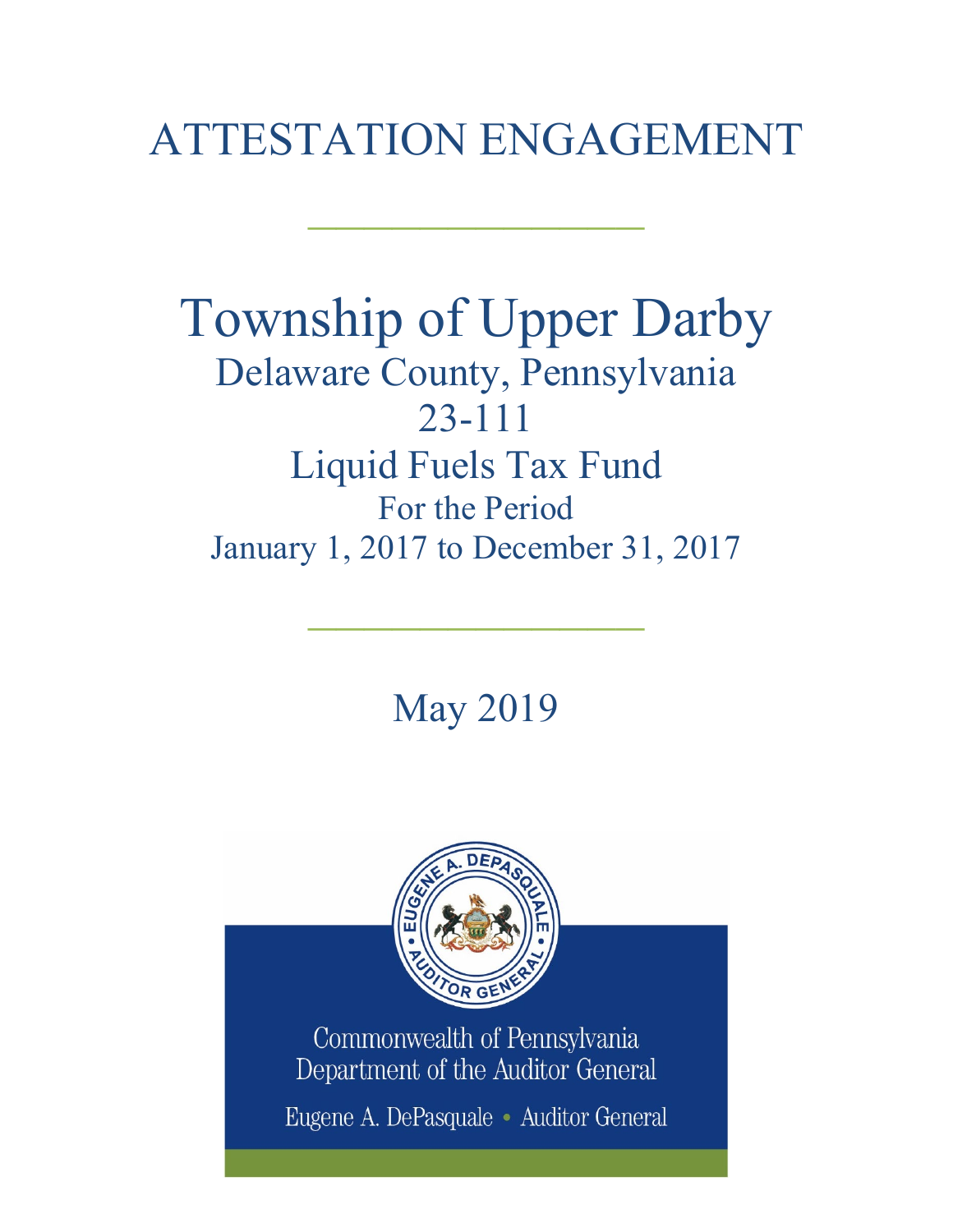

**Commonwealth of Pennsylvania** Department of the Auditor General Harrisburg, PA 17120-0018 Facebook: Pennsylvania Auditor General Twitter: @PAAuditorGen www.PaAuditor.gov

EUGENE A. DEPASQUALE<br>AUDITOR GENERAL

## Independent Auditor's Report

The Honorable Leslie Richards Secretary Department of Transportation Harrisburg, PA 17120

We examined the accompanying Form MS-965 With Adjustments for the Liquid Fuels Tax Fund of the Township of Upper Darby, Delaware County, for the period January 1, 2017 to December 31, 2017. The municipality's management is responsible for presenting the Form MS-965 in accordance with the criteria set forth in Note 1. Our responsibility is to express an opinion on the Form MS-965 With Adjustments based on our examination.

Our examination was conducted in accordance with attestation standards established by the American Institute of Certified Public Accountants and the standards applicable to attestation engagements contained in *Government Auditing Standards* issued by the Comptroller General of the United States. Those standards require that we plan and perform the examination to obtain reasonable assurance about whether the Form MS-965 is presented in accordance with the criteria described above, in all material respects. An examination involves performing procedures to obtain evidence about the Form MS-965. The nature, timing and extent of the procedures selected depend on our judgement, including an assessment of the risks of material misstatement of the Form MS-965, whether due to fraud or error. We believe that the evidence we obtained is sufficient and appropriate to provide a reasonable basis for our opinion.

We are mandated by Section 403 of *The Fiscal Code*, 72 P.S. § 403, to audit each municipality's Liquid Fuels Tax Fund to ensure that funds received are expended in accordance with applicable laws and regulations. *Government Auditing Standards* issued by the Comptroller General of the United States include attestation engagements as a separate type of audit. An attestation engagement performed pursuant to *Government Auditing Standards* involves additional standards that exceed the standards provided by the American Institute of Certified Public Accountants. Accordingly, this attestation engagement complies with both *Government Auditing Standards* and Section 403 of *The Fiscal Code*.

As described in Note 4, the adjustments included on the Form MS-965 With Adjustments are made by the Department of the Auditor General.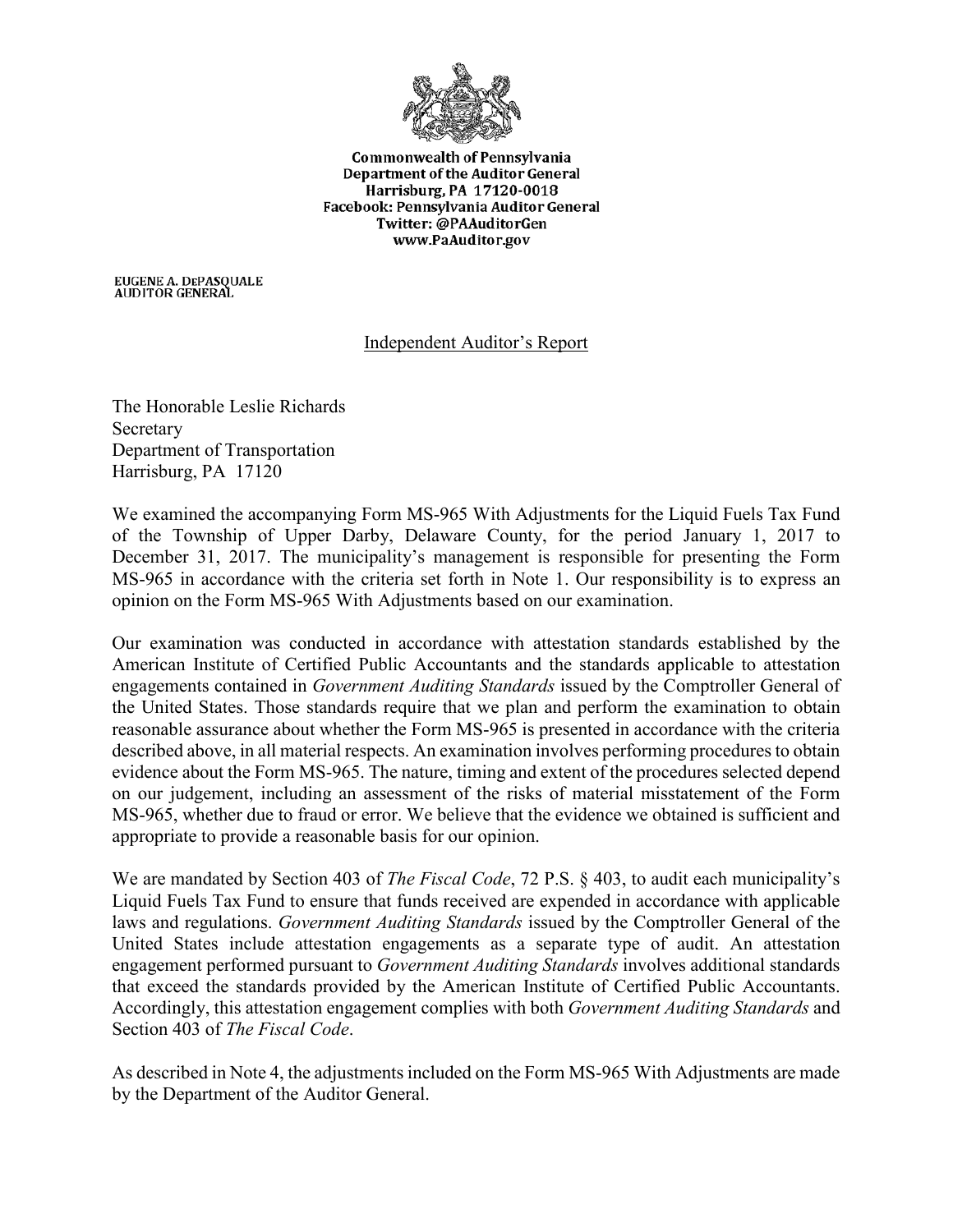#### Independent Auditor's Report (Continued)

As discussed in the Finding and Recommendation section of this report, the municipality transferred \$35,429.21 from its Liquid Fuels Tax Fund to its General Fund without maintaining documentation to support the transfer. Additionally, as discussed in the Summary of Prior Examination Recommendations section of this report, we recommended that the Department of Transportation review our examination findings to determine if the municipality should reimburse \$125,962.57 to its Liquid Fuels Tax Fund. We noted that the municipality reimbursed \$125,962.57 to its Liquid Fuels Tax Fund on November 28, 2018, which was subsequent to our examination period.

In our opinion, except for the matters discussed in the preceding paragraphs, the Form MS-965 With Adjustments presents, in all material respects, the information required by the Pennsylvania Department of Transportation for the Liquid Fuels Tax Fund of the Township of Upper Darby, Delaware County, for the period January 1, 2017 to December 31, 2017, in accordance with the criteria set forth in Note 1.

In accordance with *Government Auditing Standards*, we are required to report all deficiencies that are considered to be significant deficiencies or material weaknesses in internal control; fraud and noncompliance with provisions of laws or regulations that have a material effect on the Form MS-965; and any other instances that warrant the attention of those charged with governance; noncompliance with provisions of contracts or grant agreements, and abuse that has a material effect on the Form MS-965. We are also required to obtain and report the views of responsible officials concerning the findings, conclusions, and recommendations, as well as any planned corrective actions. We performed our examination to express an opinion on whether the Form MS-965 is presented in accordance with the criteria described above and not for the purpose of expressing an opinion on internal control over reporting on the Form MS-965 or on compliance and other matters; accordingly, we express no such opinions.

A *deficiency in internal control* exists when the design or operation of a control does not allow management or employees, in the normal course of performing their assigned functions, to prevent, or detect and correct, misstatements on a timely basis. A *material weakness* is a deficiency, or combination of deficiencies, in internal control such that there is a reasonable possibility that a material misstatement of the Form MS-965 will not be prevented, or detected and corrected, on a timely basis. A *significant deficiency* is a deficiency, or a combination of deficiencies, in internal control that is less severe than a material weakness, yet important enough to merit attention by those charged with governance.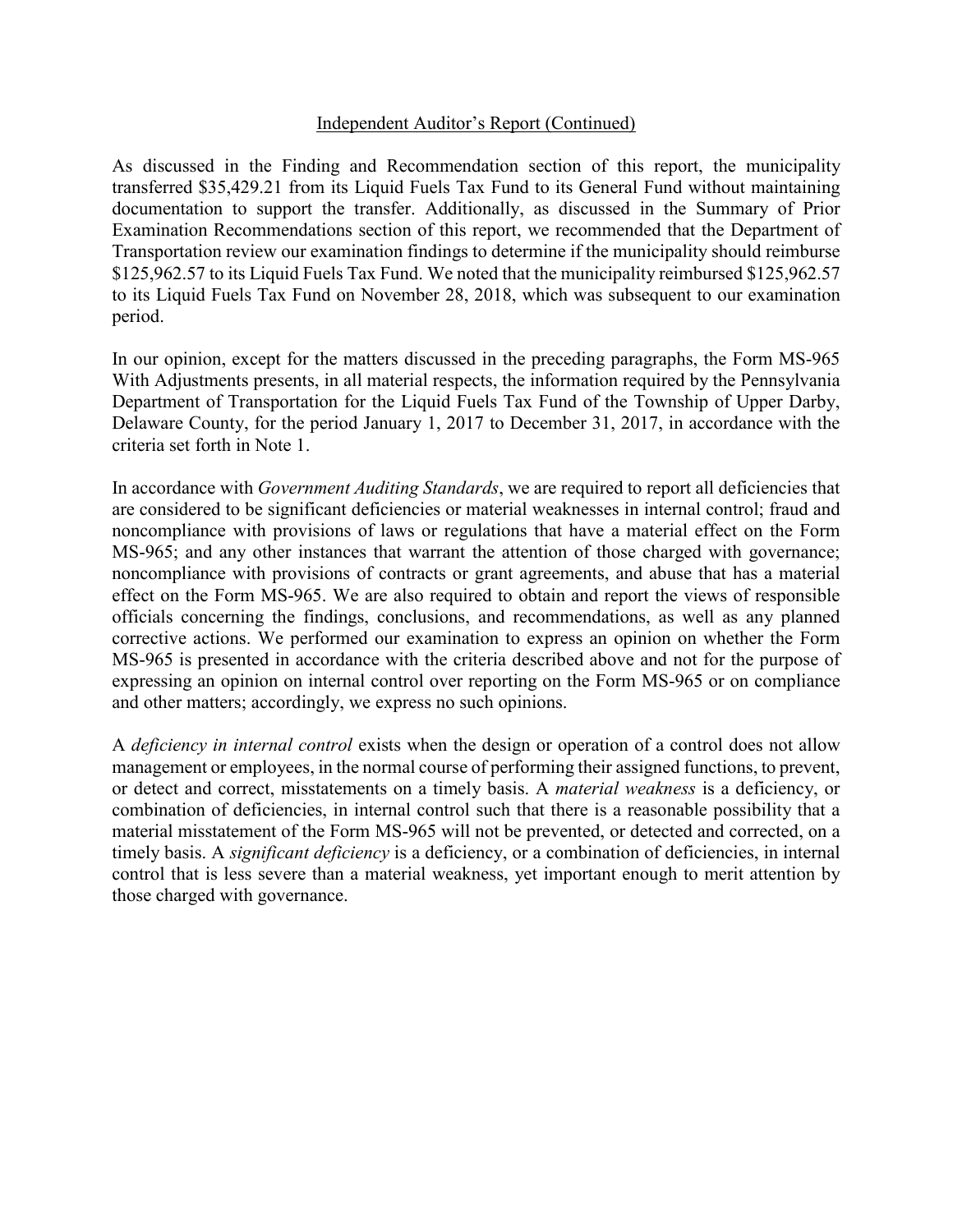#### Independent Auditor's Report (Continued)

Our consideration of the internal control was for the limited purpose of expressing an opinion on whether the Form MS-965 is presented in accordance with the criteria described above and was not designed to identify all deficiencies in internal control that might be material weaknesses or significant deficiencies and therefore, material weaknesses or significant deficiencies may exist that were not identified. We did identify a certain deficiency in internal control, described in the finding listed below, that we consider to be a material weakness in internal control:

• Documentation Supporting Expenditures Was Not Available For Examination.

As part of obtaining reasonable assurance about whether the Form MS-965 is free from material misstatement, we performed tests of the Township of Upper Darby, Delaware County's compliance with certain provisions of laws, regulations, contracts, and grant agreements, noncompliance with which could have a direct and material effect on the determination of amounts on the Form MS-965. However, providing an opinion on compliance with those provisions was not an objective of our engagement, and accordingly, we do not express such an opinion. The results of our tests disclosed no instances of noncompliance that are required to be reported under *Government Auditing Standards*.

The purpose of this report is to determine whether the municipality's Liquid Fuels Tax Fund money is spent in accordance with the laws and regulations identified in the Background section of this report and the Department of Transportation's *Publication 9*. This report is not suitable for any other purpose.

We appreciate the courtesy extended by the Township of Upper Darby, Delaware County, to us during the course of our examination. If you have any questions, please feel free to contact Michael B. Kashishian, CPA, CGAP, CFE, Director, Bureau of County Audits, at 717-787-1363.

Eugenf. Frage

May 1, 2019 **Eugene A. DePasquale** Auditor General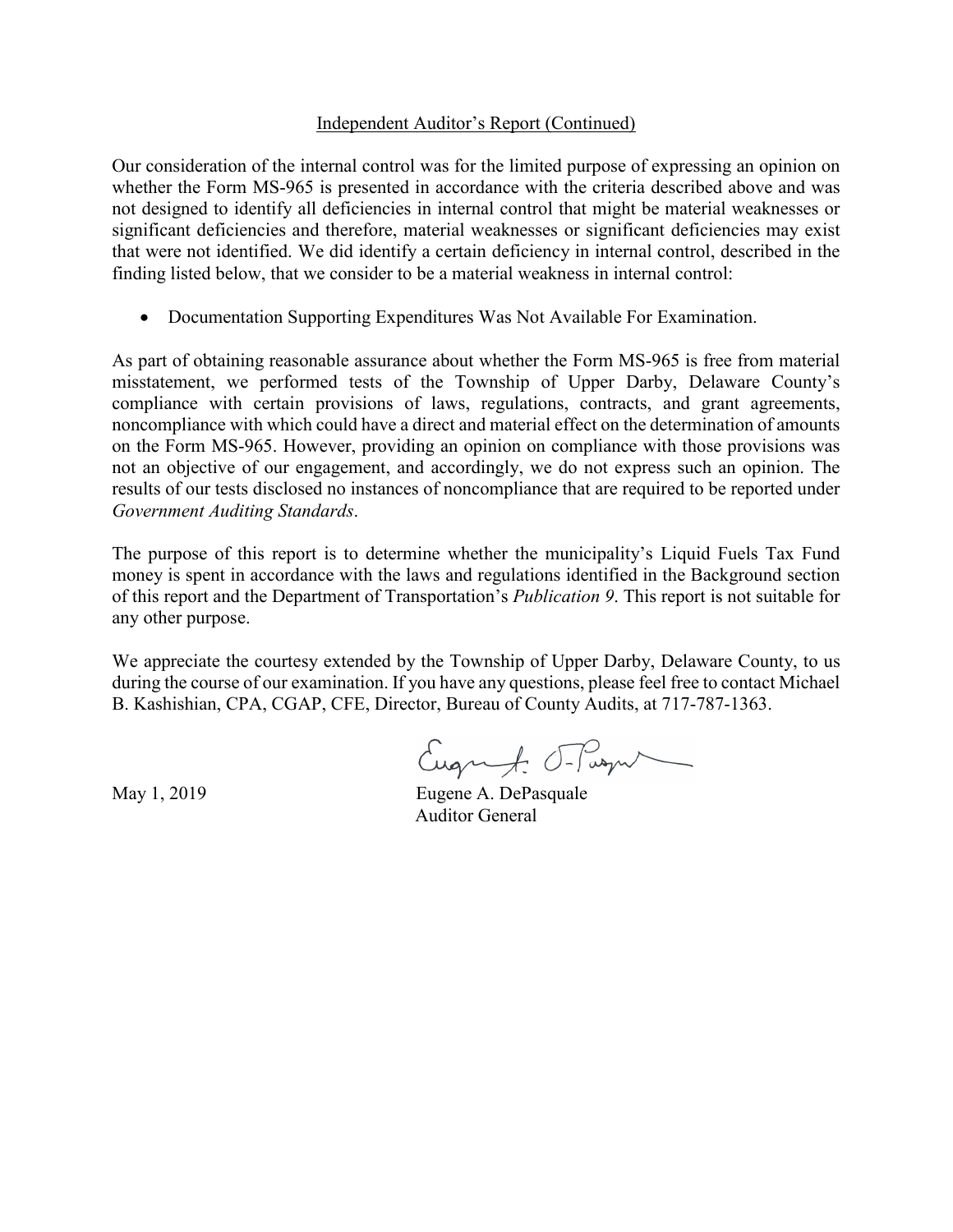## **CONTENTS**

|                                                                       | Page |
|-----------------------------------------------------------------------|------|
|                                                                       |      |
| <b>Financial Section:</b>                                             |      |
|                                                                       |      |
|                                                                       |      |
| Finding And Recommendations:                                          |      |
| Finding - Documentation Supporting Expenditures Was Not Available For |      |
|                                                                       |      |
|                                                                       |      |
|                                                                       |      |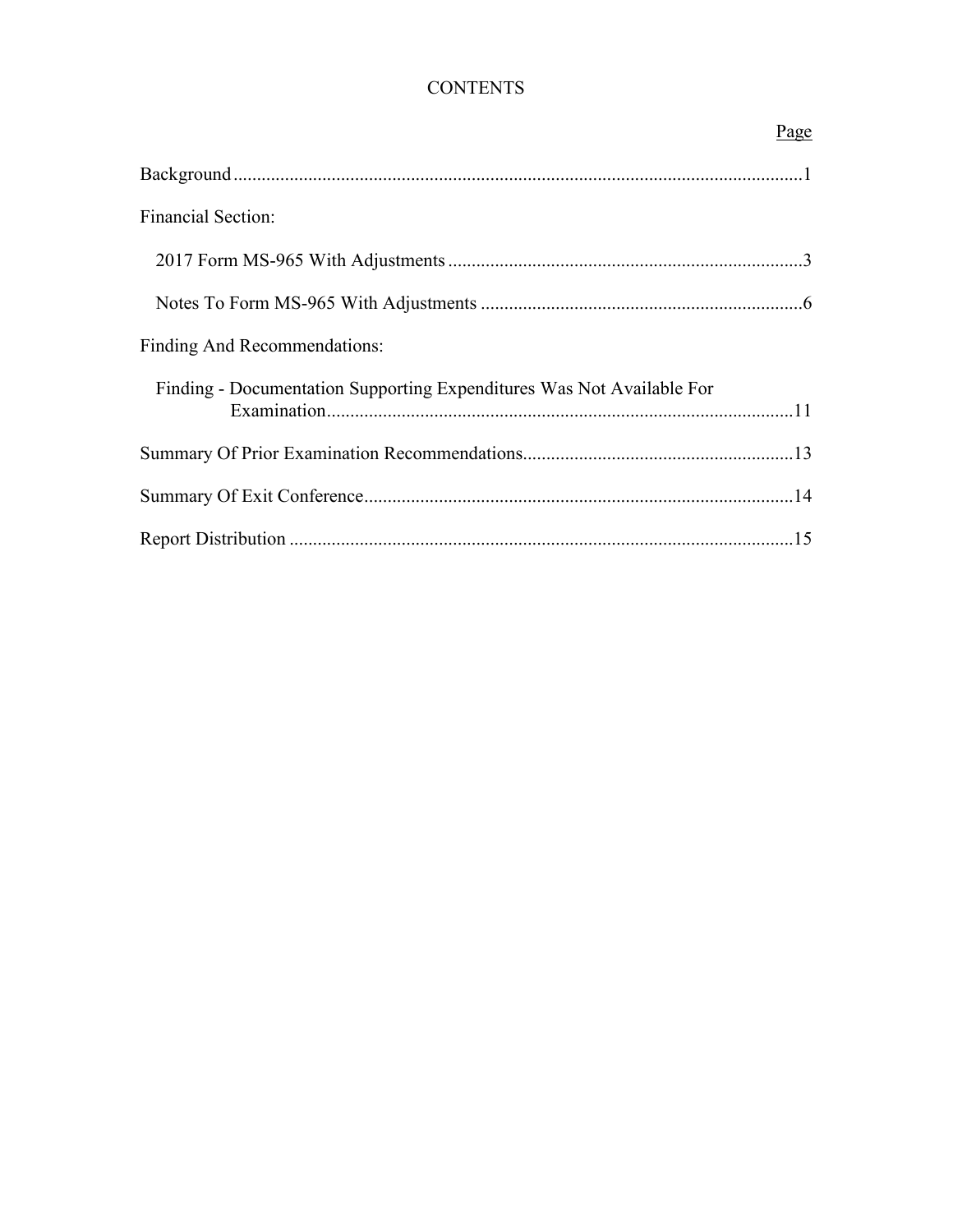## TOWNSHIP OF UPPER DARBY DELAWARE COUNTY LIQUID FUELS TAX FUND **BACKGROUND** FOR THE PERIOD JANUARY 1, 2017 TO DECEMBER 31, 2017

#### **Background**

The Liquid Fuels Tax Municipal Allocation Law, Act 655 of 1956, as amended, (72 P.S. § 2615.5 et sec.), provides municipalities other than counties (townships, boroughs, cities, towns, home rule, and optional plan governments) with an annual allocation of liquid fuels taxes from the state's Motor License Fund to be used for the maintenance and repair of streets, roads, and bridges for which the municipality is responsible. The allocation of these funds to municipalities is based: (1) 50 percent on the municipality's proportion of local road mileage to the total local road mileage in the state, and (2) 50 percent on the proportion of a municipality's population to the total population in the state.

*The Vehicle Code*, Title 75 P.S. § 9511, provides municipalities with annual maintenance payments to be received from the Motor License Fund for functionally local highways that were transferred to a municipality from the Commonwealth of Pennsylvania.

Each municipality must deposit the allocation of Liquid Fuels Tax funds and annual maintenance payments that it receives into a special fund called either the Municipal Liquid Fuels Tax Fund or State Fund. A municipality may not deposit any other monies into this fund except when the municipality does not have enough money in the special fund to meet the payments called for by its current annual budget for road and bridge purposes. In such a case, the municipality may borrow money or transfer money from its General Fund to its Liquid Fuels Tax Fund.

The Department of Transportation has been given the regulatory authority for the administration of these funds. Department of Transportation's *Publication 9* includes the policies and procedures for the administration of Act 655, as amended, and the Liquid Fuels Tax Fund money. However, if there is a difference between *Publication 9* and any legislation, the legislation shall govern.

To qualify for the annual allocation of Liquid Fuels Tax funds, *Publication 9* indicates that each municipality shall:

- 1. Submit annual reports (MS-965, Actual Use Report, MS-965P, Project and Miscellaneous Receipts, and MS-965S, Record of Checks).
- 2. Make deposits and payments or expenditures in compliance with Act 655 of 1956, as amended. Failure to do so may result in not receiving allocations from PennDOT until all discrepancies are resolved. *Publication 9*, Section 2.6, includes information about investing Liquid Fuels Tax monies, using loan or bond proceeds, and types of receipts into the Liquid Fuels Tax Fund.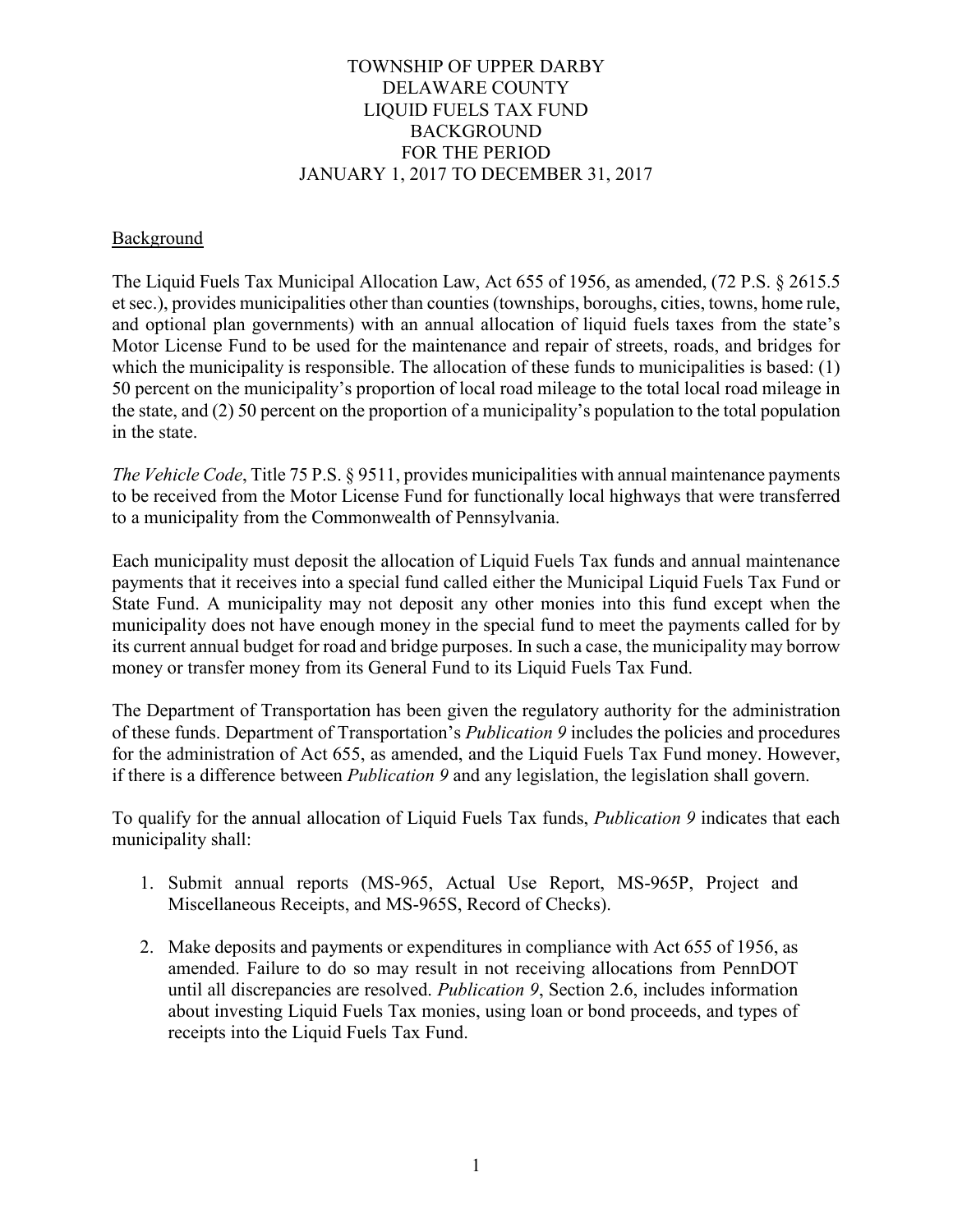## TOWNSHIP OF UPPER DARBY DELAWARE COUNTY LIQUID FUELS TAX FUND BACKGROUND FOR THE PERIOD JANUARY 1, 2017 TO DECEMBER 31, 2017

#### Background (Continued)

- 3. Submit the Pennsylvania Department of Community and Economic Development's (DCED) Report of Elected and Appointed Officials by January 31st and the Survey of Financial Condition By March 15<sup>th</sup>.
- 4. Ensure resolution of all Contractor Responsibility Program (CRP) holds and blocks imposed by the Department of Revenue and the Department of Labor and Industry.
- 5. Ensure resolution of all reimbursements required as a result of audits performed by the Department of the Auditor General or monitoring reviews performed by the Department of Transportation's Financial Consultants.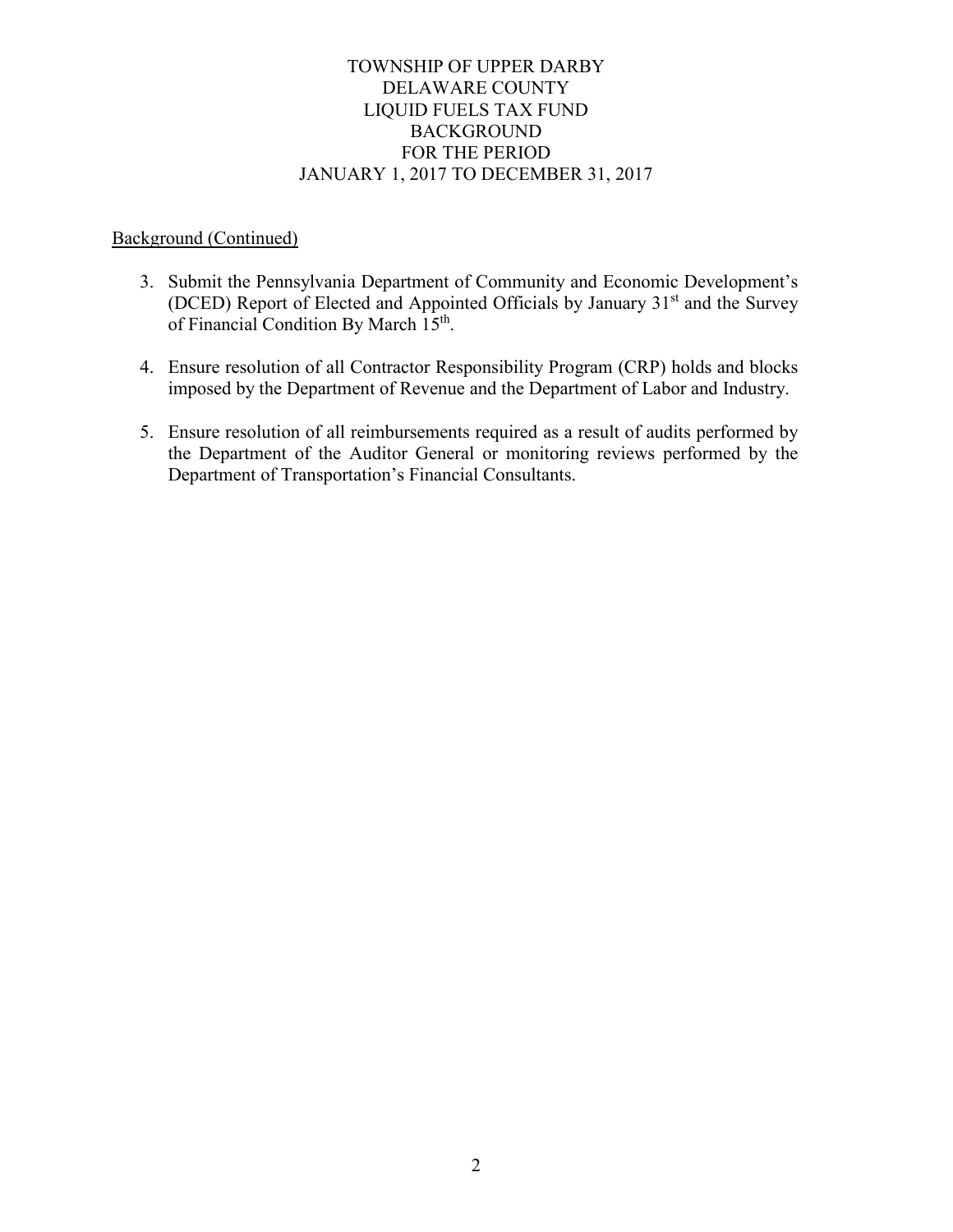## TOWNSHIP OF UPPER DARBY DELAWARE COUNTY LIQUID FUELS TAX FUND 2017 FORM MS-965 – SECTION 1 WITH ADJUSTMENTS

| <b>Expenditure Summary</b>         | Reported |                | Adjustments<br>(Note 4) |           | Adjusted<br>Amount |                |
|------------------------------------|----------|----------------|-------------------------|-----------|--------------------|----------------|
|                                    |          |                |                         |           |                    |                |
| Major equipment purchases          | \$       |                | $\mathcal{S}$           |           | $\mathcal{S}$      |                |
| Minor equipment purchases          |          | 4,184.30       |                         |           |                    | 4,184.30       |
| Computer/Computer related training |          |                |                         |           |                    |                |
| Agility projects                   |          |                |                         |           |                    |                |
| Cleaning streets and gutters       |          | 340, 323.59    |                         |           |                    | 340, 323.59    |
| Winter maintenance services        |          | 145,788.49     |                         |           |                    | 145,788.49     |
| Traffic control devices            |          | 329,249.43     |                         |           |                    | 329,249.43     |
| Street lighting                    |          |                |                         |           |                    |                |
| Storm sewers and drains            |          |                |                         |           |                    |                |
| Repairs of tools and machinery     |          |                |                         |           |                    |                |
| Maintenance and repair of          |          |                |                         |           |                    |                |
| roads and bridges                  |          | 653,082.51     |                         |           |                    | 653,082.51     |
| Highway construction and           |          |                |                         |           |                    |                |
| rebuilding projects                |          |                |                         |           |                    |                |
| Miscellaneous (Note 5)             |          |                |                         | 35,610.46 |                    | 35,610.46      |
| Total (To Section 2, Line 5)       |          | \$1,472,628.32 | S                       | 35,610.46 |                    | \$1,508,238.78 |

Notes to Form MS-965 With Adjustments are an integral part of this report.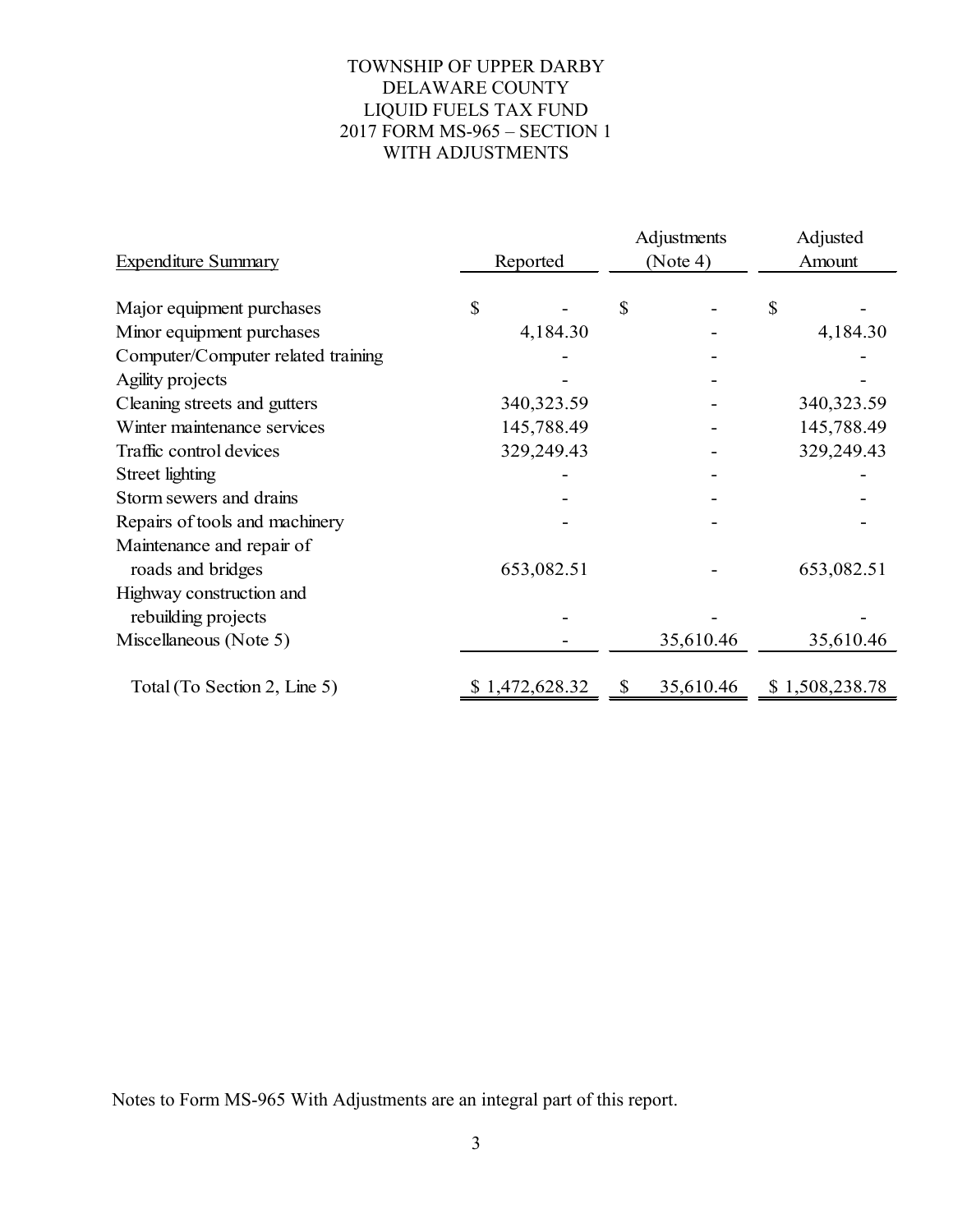## TOWNSHIP OF UPPER DARBY DELAWARE COUNTY LIQUID FUELS TAX FUND 2017 FORM MS-965 – SECTION 2 WITH ADJUSTMENTS

| Fund Balance                         | Reported         | Adjustments<br>(Note 4)       | Adjusted<br>Amount |  |
|--------------------------------------|------------------|-------------------------------|--------------------|--|
| 1. Balance, January 1, 2017          | \$<br>142,562.95 | (101, 278.68)<br>$\mathbb{S}$ | 41,284.27<br>\$    |  |
| Receipts:                            |                  |                               |                    |  |
| 2. State allocation                  | 1,924,447.30     |                               | 1,924,447.30       |  |
| 2a. Turnback allocation              | 6,160.00         |                               | 6,160.00           |  |
| 2b. Interest on investments (Note 3) | 841.15           | 181.25                        | 1,022.40           |  |
| 2c. Miscellaneous                    |                  |                               |                    |  |
| 3. Total receipts                    | 1,931,448.45     | 181.25                        | 1,931,629.70       |  |
| 4. Total funds available             | 2,074,011.40     | (101, 097.43)                 | 1,972,913.97       |  |
| 5. Expenditures (Section 1)          | 1,472,628.32     | 35,610.46                     | 1,508,238.78       |  |
| 6. Balance, December 31, 2017        | 601,383.08<br>\$ | (136,707.89)<br>\$            | 464,675.19<br>\$   |  |

Notes to Form MS-965 With Adjustments are an integral part of this report.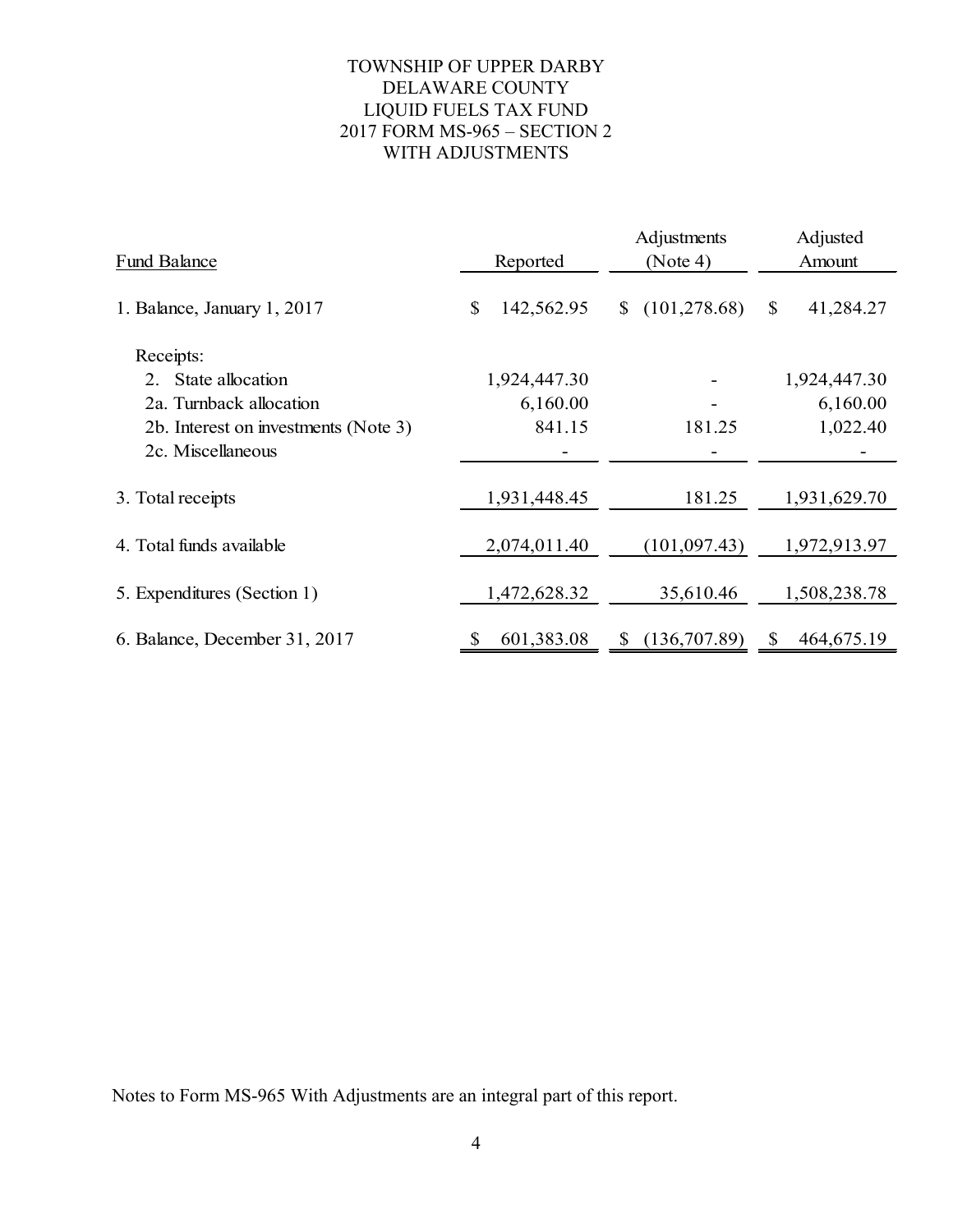## TOWNSHIP OF UPPER DARBY DELAWARE COUNTY LIQUID FUELS TAX FUND 2017 FORM MS-965 – SECTION 3 WITH ADJUSTMENTS

| <b>Equipment Balance</b>                                                                                                    | Reported |            | Adjustments<br>(Note 4) |               | Adjusted<br>Amount |             |
|-----------------------------------------------------------------------------------------------------------------------------|----------|------------|-------------------------|---------------|--------------------|-------------|
| 1. Prior year equipment balance                                                                                             | \$       | 142,562.95 | S.                      | (101, 278.68) | $\mathbb{S}$       | 41,284.27   |
| 2. Add: Current year equipment allocation<br>$(20\% \text{ of Lines } 2 + 2a, \text{Section } 2)$                           |          | 386,121.46 |                         |               |                    | 386, 121.46 |
| 3. PENNDOT approved<br>adjustments                                                                                          |          |            |                         |               |                    |             |
| 4. Total funds available for<br>equipment acquisition                                                                       |          | 528,684.41 |                         | (101, 278.68) |                    | 427,405.73  |
| 5. Less: Major equipment<br>expenditures                                                                                    |          |            |                         |               |                    |             |
| 6. Remainder                                                                                                                |          | 528,684.41 |                         | (101, 278.68) |                    | 427,405.73  |
| 7. Equipment balance available<br>for subsequent year (Lesser<br>of Line 6 or Section 2 balance,<br>but not less than zero) | \$.      | 528,684.41 | <sup>S</sup>            | (101, 278.68) | $\mathbb{S}$       | 427,405.73  |
|                                                                                                                             |          |            |                         |               |                    |             |

Notes to Form MS-965 With Adjustments are an integral part of this report.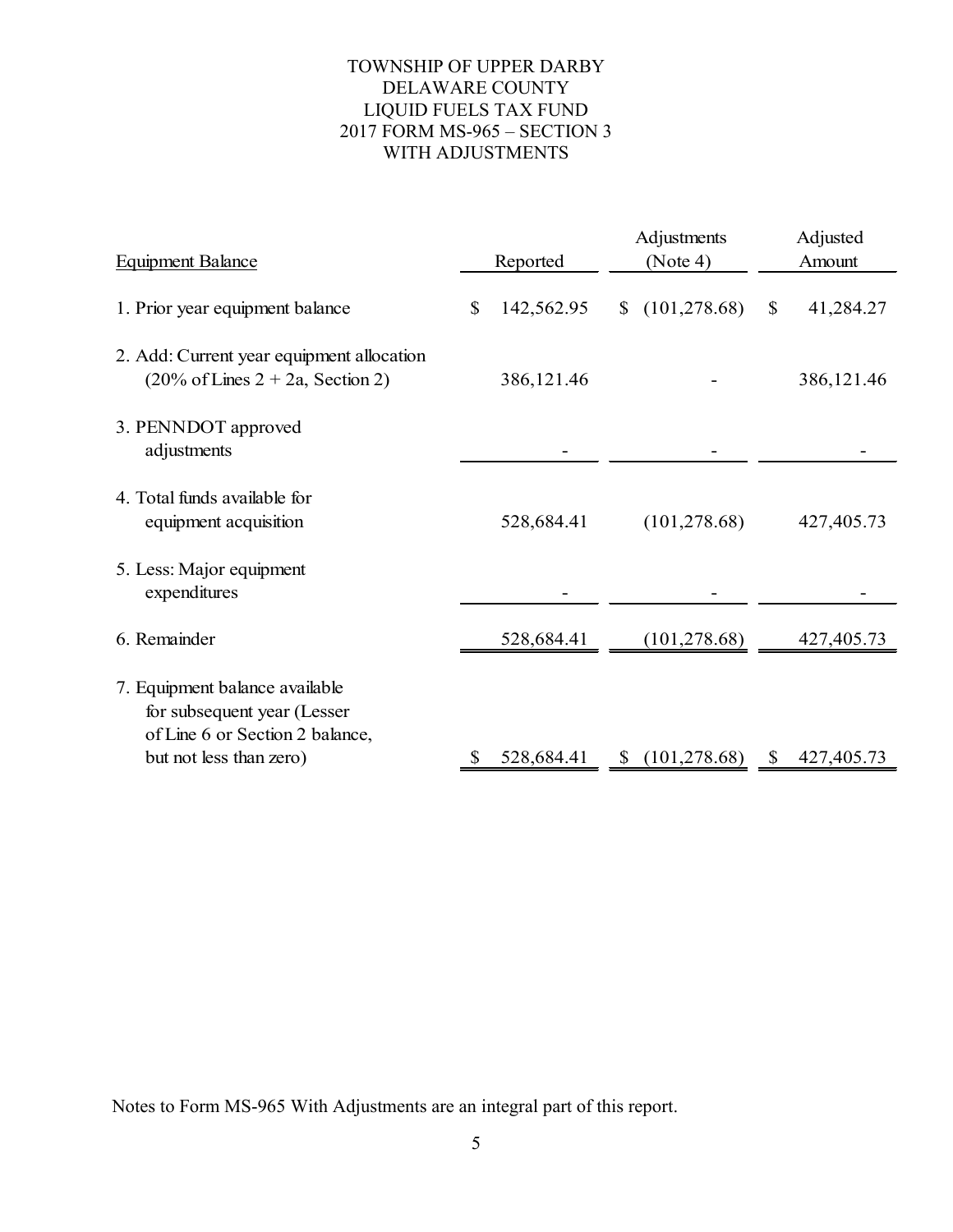## 1. Criteria

#### Section 1

This section of Form MS-965 With Adjustments provides a summary of Liquid Fuels Tax Fund expenditures by category. Categories requiring explanation include:

• Major equipment purchases are purchases of road machinery and road equipment with varying yearly costs in excess of the amounts indicated below:

| 2013        | 2014        | 2015/2016   | 2017        |
|-------------|-------------|-------------|-------------|
| \$10,200.00 | \$10,300.00 | \$10,500.00 | \$10,700.00 |

• Minor equipment purchases are purchases of road machinery and road equipment with varying yearly costs that are less than or equal to the amounts indicated below:

| 2013        | 2014        | 2015/2016   | 2017        |
|-------------|-------------|-------------|-------------|
| \$10,200.00 | \$10,300.00 | \$10,500.00 | \$10,700.00 |

• Agility projects are exchanges of services with the Department of Transportation.

## Section 2

This section of Form MS-965 With Adjustments provides information on the fund balance. Categories requiring explanation include:

- The state allocation is available from the Department of Transportation in March of each year. The amount the municipality receives is based half on its population and half on its road mileage.
- Municipalities that transferred roads from the Commonwealth of Pennsylvania to the municipality through the Highway Transfer Program receive annual turnback allocations in March of each year from the Department of Transportation. Turnback allocations are based on the mileage of the roads transferred.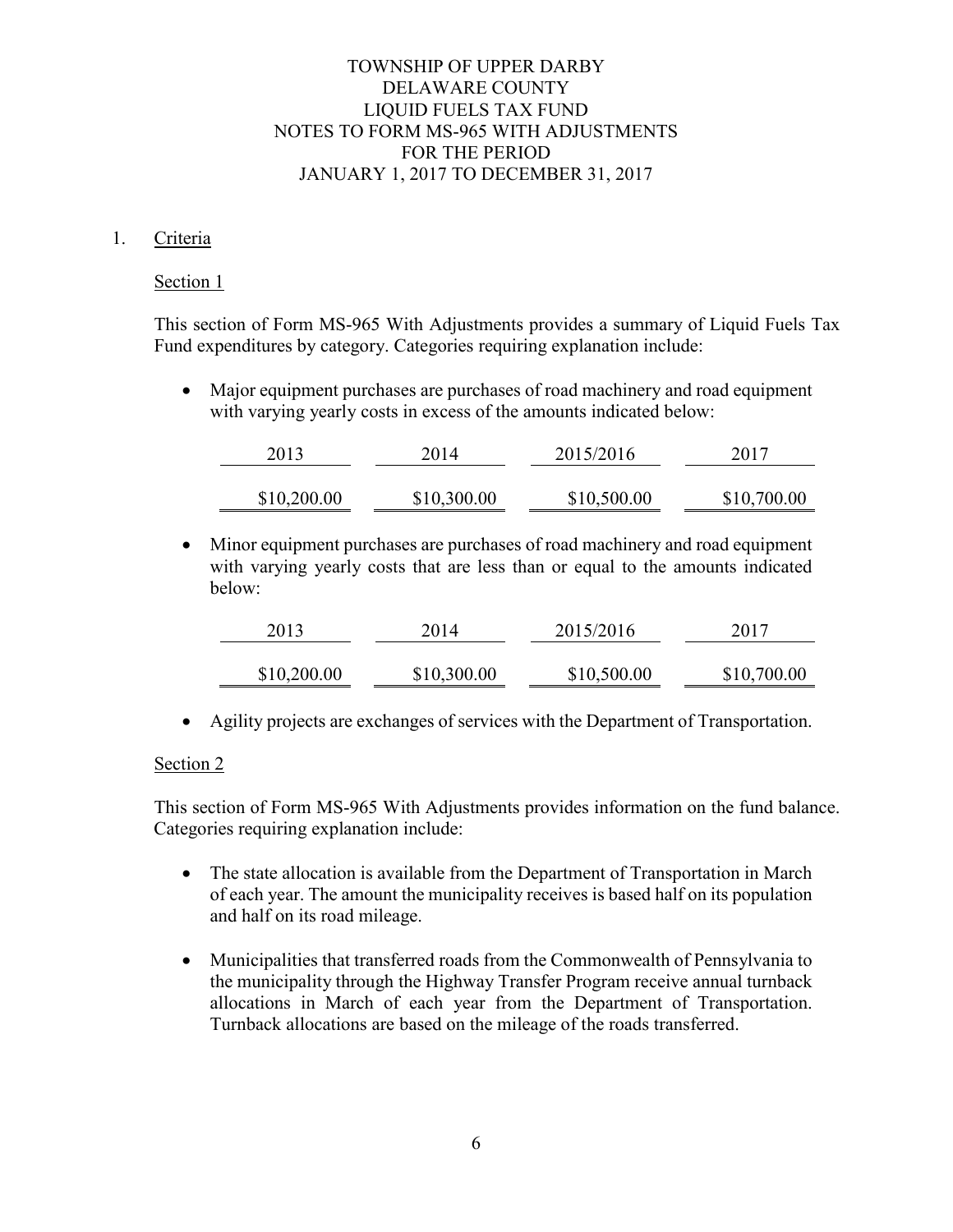#### 1. Criteria (Continued)

#### Section 2 (Continued)

• Expenditures include the total transferred from Section 1.

## Section 3

This section of Form MS-965 With Adjustments determines if the municipality expended Liquid Fuels Tax Fund money in excess of the permissible amount for equipment and the balance that the municipality may carry forward for the purchase of equipment to the subsequent year.

Department of Transportation *Publication 9* requires that the amount expended for equipment purchases in a given year not exceed the sum of the equipment balance carried forward from the previous year and 20 percent of the current year's Liquid Fuels Tax Fund allocation and, if applicable, 20 percent of the turnback allocation plus other Department of Transportation approved adjustments.

If the municipality spent in excess of the amount listed on Line 4, the excess must be reimbursed to the Liquid Fuels Tax Fund.

The equipment balance to be carried forward for the subsequent year is the lesser of the amount on Line 6 or the ending fund balance on Line 6 of Section 2, but not less than zero.

#### Basis Of Presentation

The financial activities of the municipality are accounted for in separate funds. The Liquid Fuels Tax Fund is used to account for state aid revenues from the Pennsylvania Department of Transportation used primarily for building and improving local roads and bridges. The Form MS-965 has been prepared in accordance with reporting requirements prescribed by the Pennsylvania Department of Transportation as a result of the Fuels Tax Act 655, dated 1956 and as amended, which does not constitute a complete presentation of the entity's assets, liabilities, expenses, and fund balance. Accordingly, the presentation of Form MS-965 With Adjustments is restricted to the Liquid Fuels Tax Fund, which represents a segment of the entity.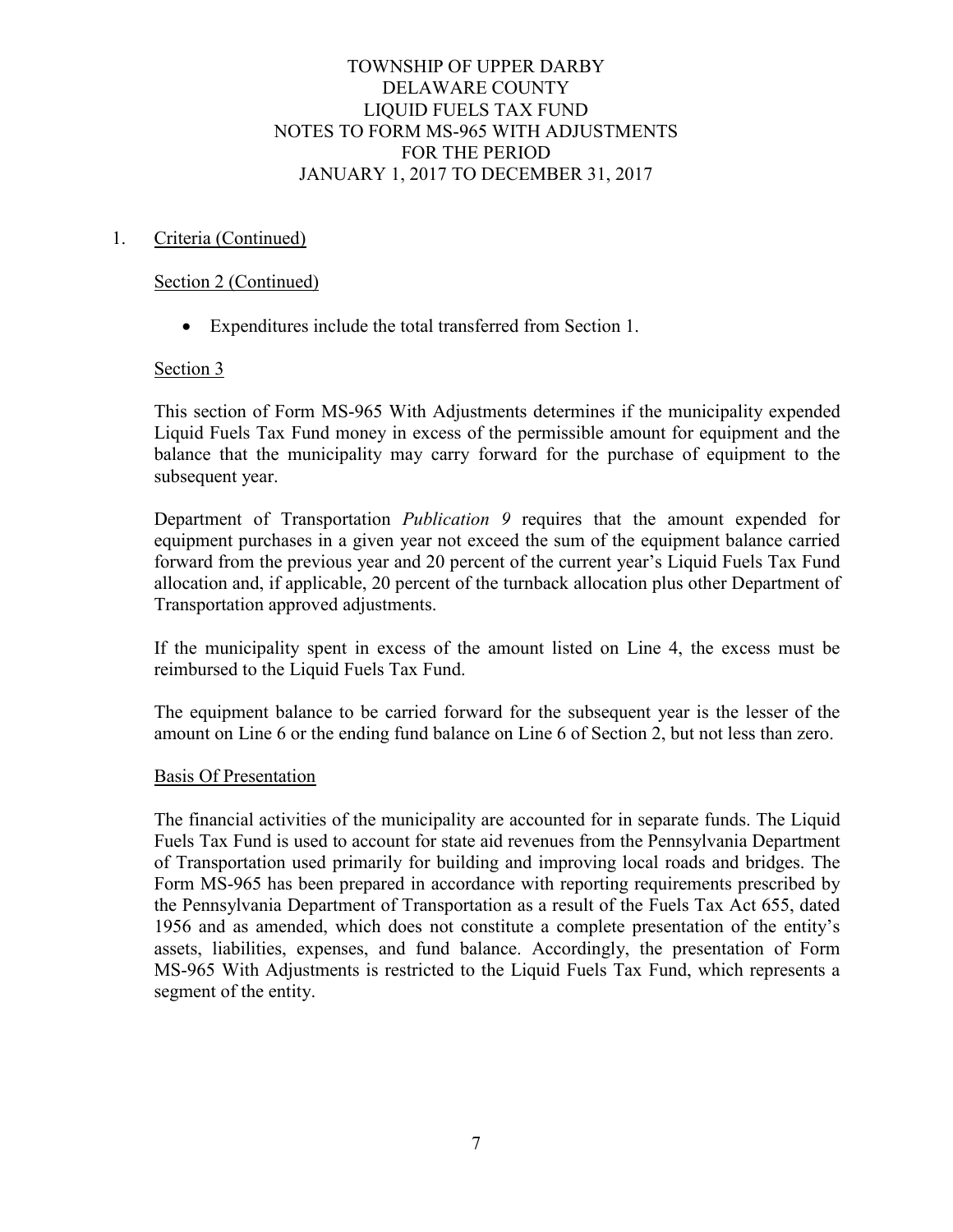#### 1. Criteria (Continued)

#### Basis Of Accounting

The accompanying Form MS-965 With Adjustments is prepared in accordance with reporting requirements prescribed by the Pennsylvania Department of Transportation. Under this method, revenues are recognized when received and expenditures are recorded when paid.

#### General Fixed Assets

General fixed assets are recognized as expenditures at the time of purchase. No depreciation has been provided on the heavy equipment used to maintain and repair roads and bridges.

2. Deposits

*The First Class Township Code*, Title 53 P.S. § 56705.1, authorizes the township to deposit its funds in the following:

- Deposits in savings accounts or time deposits, other than certificates of deposit or share accounts, of institutions having their principal place of business in the Commonwealth of Pennsylvania and insured by the Federal Deposit Insurance Corporation (FDIC) or other like insurance. For any amount above the insured maximum, the depository shall pledge approved collateral.
- Certificates of deposit purchased from institutions insured by the FDIC or other like insurance to the extent that such accounts are so insured. For any amounts in excess of the insured maximum, such deposits shall be collateralized by a pledge or assignment of assets. Certificates of deposit may not exceed 20 percent of a bank's total capital surplus or 20 percent of a savings and loan or savings bank's assets minus liabilities.

Deposits consist of receipts and deposits in a financial institution. Pennsylvania statutes require all deposits to be insured and, for any amount above the insured maximum, to be secured with approved collateral as defined.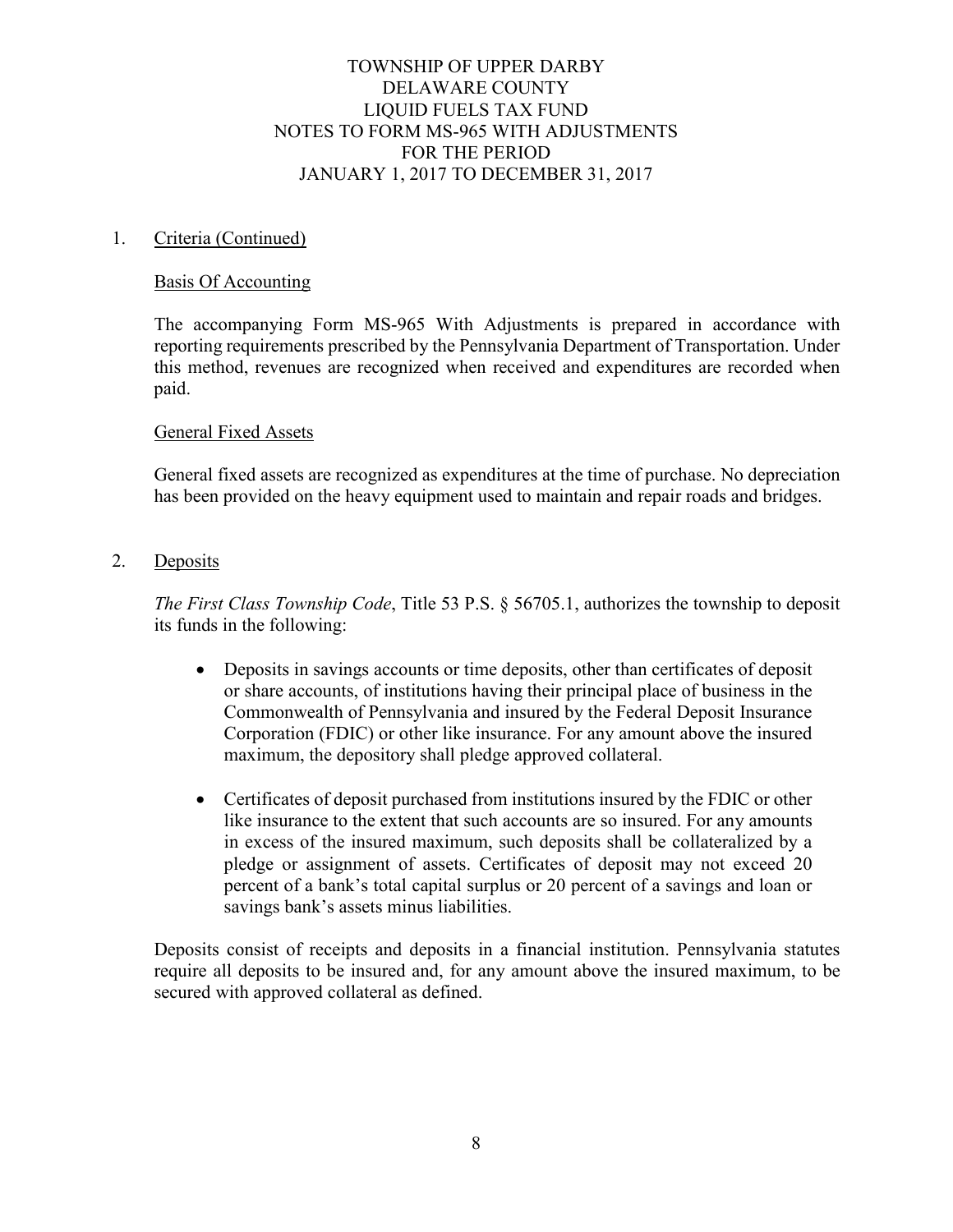#### 2. Deposits (Continued)

There were no deposits exposed to custodial credit risk as of December 31, 2017. Custodial credit risk, as defined by GASB No. 40, as amended, includes deposits that are not covered by depository insurance and the deposits are uncollateralized, collateralized with securities held by the pledging financial institution, or collateralized with securities held by the pledging financial institution's trust department or agent but not in the municipality's name.

#### Fund Balance

The fund balance as of December 31, 2017, consists of the following:

Cash \$464,675.19

#### 3. Interest On Investments

Our examination disclosed that the municipality deposited idle liquid fuels tax money in an interest-bearing account which earned \$1,022.40 during 2017, thus providing additional funds for road maintenance and repairs.

4. Adjustments

Section 1

An adjustment of \$35,610.46 was made to "Miscellaneous" because these expenditures were understated.

#### Section 2

An adjustment of \$(101,278.68) was made to "Balance, January 1, 2017" because of prior report adjustments that were not carried forward in the fund balance.

An adjustment of \$181.25 was made to "Interest on investments" because interest earned was understated.

#### Section 3

An adjustment of \$(101,278.67) was made to "Prior year equipment balance" because adjustments made in the prior report were not carried forward.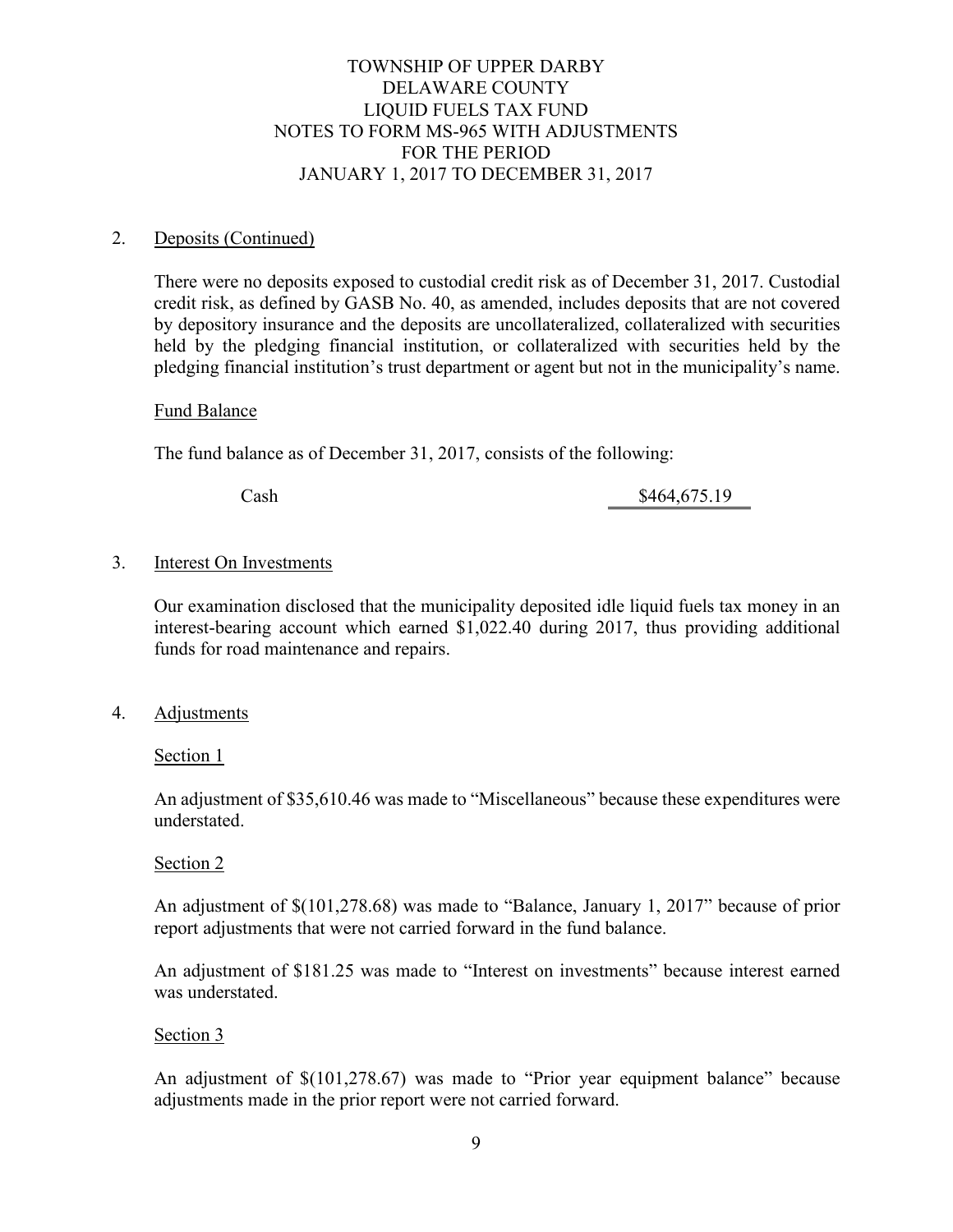## 5. Miscellaneous Expenditures

The following miscellaneous expenditures were paid from the Liquid Fuels Tax Fund during the examination period:

| Payee                  | Description                            | Amount              |
|------------------------|----------------------------------------|---------------------|
| Vendor<br>General Fund | Purchased checks<br>Transfer (Finding) | 181.21<br>35,429.21 |
| Total                  |                                        | \$35,610.42         |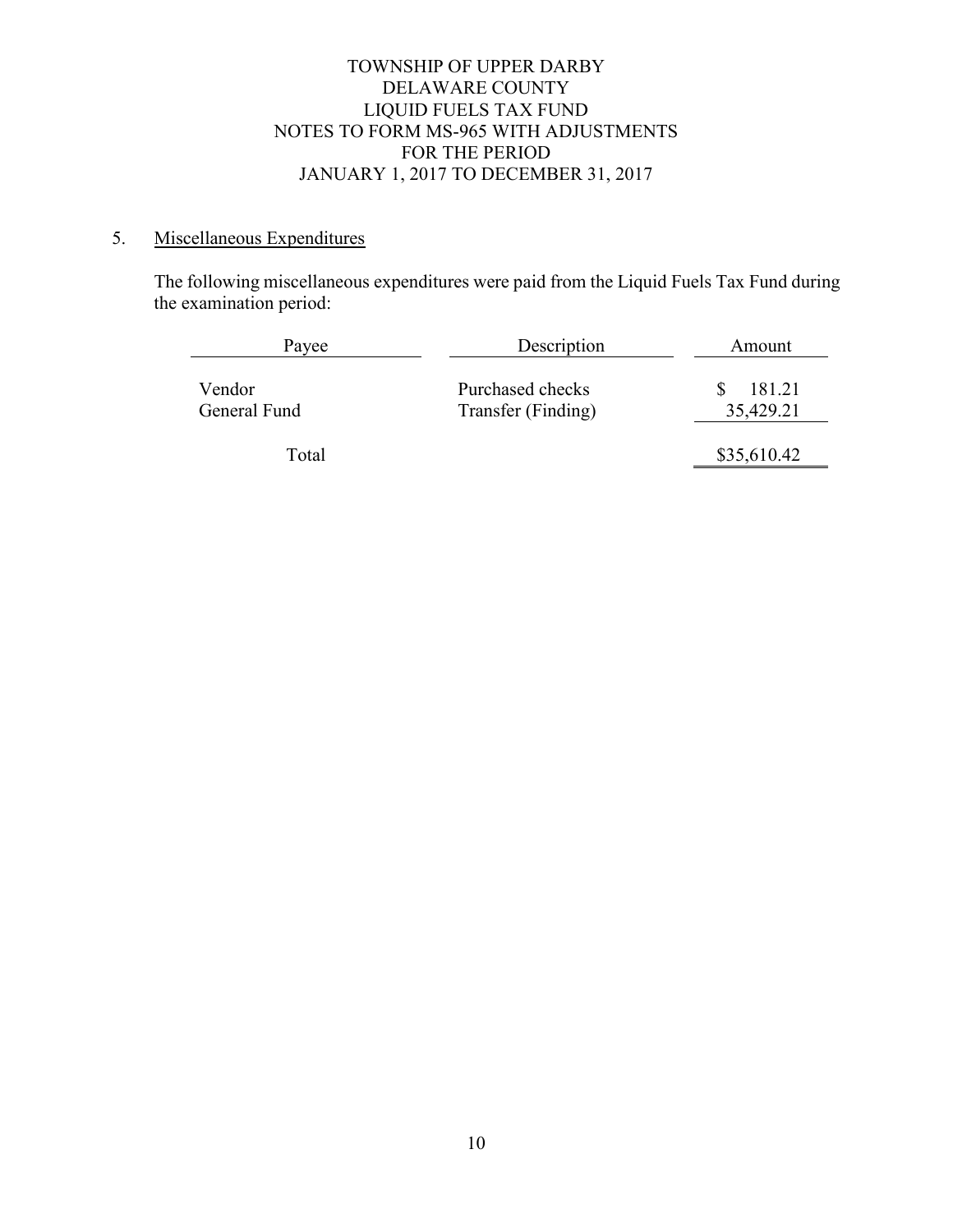## TOWNSHIP OF UPPER DARBY DELAWARE COUNTY LIQUID FUELS TAX FUND FINDING AND RECOMMENDATIONS FOR THE PERIOD JANUARY 1, 2017 TO DECEMBER 31, 2017

#### **Finding - Documentation Supporting Expenditures Was Not Available For Examination**

Our examination disclosed that the municipality did not maintain documentation, such as invoices or payroll records, to support a transfer from the Liquid Fuels Tax Fund of \$35,429.21 on September 27, 2017.

Good internal control procedures ensure that there is documentation to support all expenditures.

The Liquid Fuels Tax Municipal Allocation Law, 72 P.S. § 2615.4, provides, in part, that monies herein allocated may be used only for construction, reconstruction, maintenance and repairs of such public roads or streets, including bridges, culverts and drainage structures, for which they are legally responsible. Also permitted are expenditures involving acquisition, maintenance, repairs and operation of street signs, traffic signs, traffic signal control systems, road equipment, and snow fences.

The Department of Transportation has been statutorily authorized to promulgate regulations concerning the administration of Liquid Fuels Tax Fund money and has determined that certain items, including expenditures made without supporting documentation, are outside the scope of permissible expenditures.

Without adequate documentation, we could not determine if the expenditures were permissible according to the Liquid Fuels Tax Municipal Allocation Law and the Department of Transportation's Regulations.

The failure to maintain documentation to support expenditures could result in the municipality having to reimburse \$35,429.21 to its Liquid Fuels Tax Fund.

#### Recommendations

We recommend that the municipality reimburse \$35,429.21 to its Liquid Fuels Tax Fund upon official notification by the Department of Transportation.

We further recommend that the municipality ensure good internal control over expenditures by maintaining adequate documentation to support all expenditures.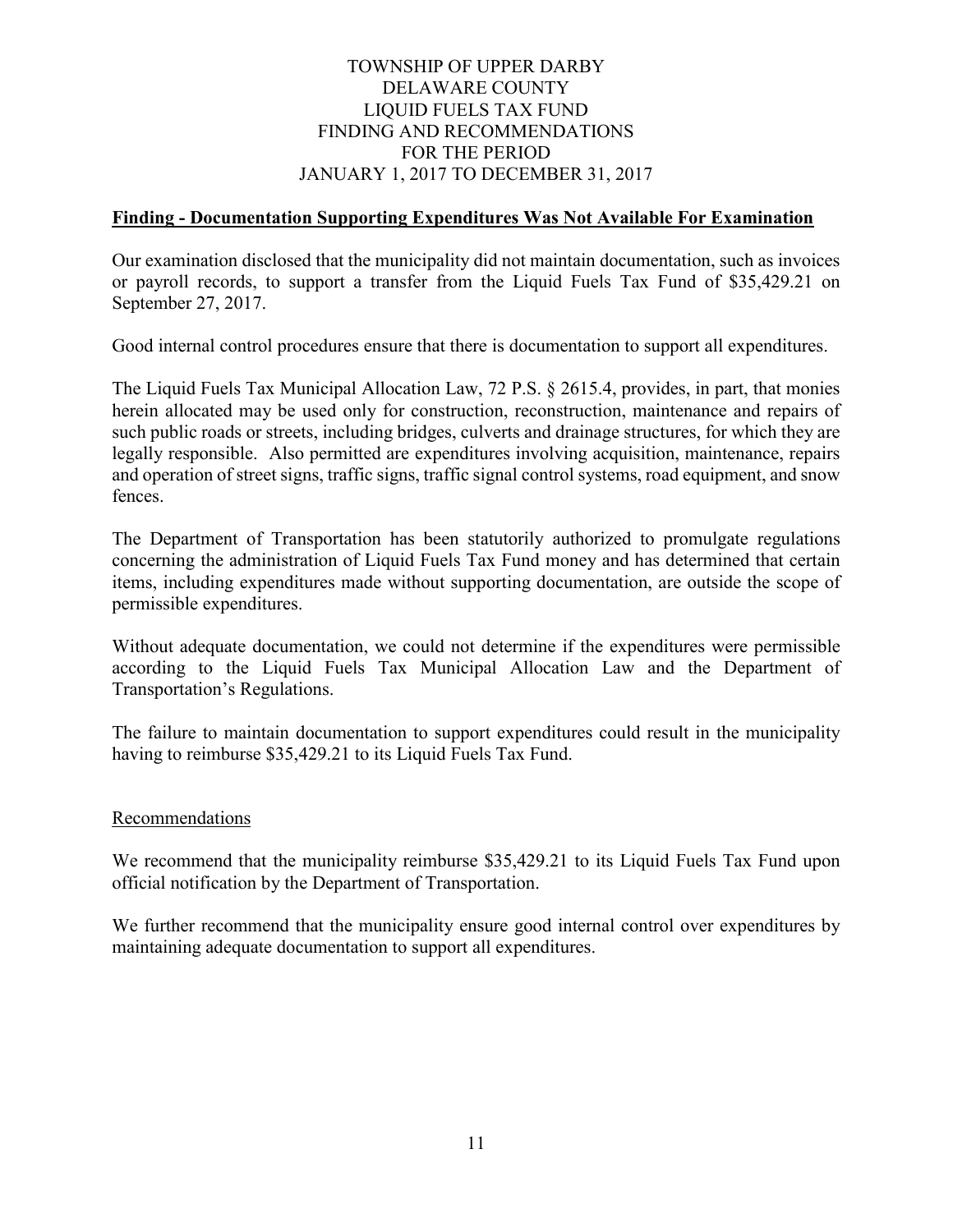## TOWNSHIP OF UPPER DARBY DELAWARE COUNTY LIQUID FUELS TAX FUND FINDING AND RECOMMENDATIONS FOR THE PERIOD JANUARY 1, 2017 TO DECEMBER 31, 2017

## **Finding - Documentation Supporting Expenditures Was Not Available For Examination (Continued)**

#### Management's Response

The Chief Administrative Officer stated:

During the 2016 year ending audit, the contracted services for County Liquid Fuels expense was originally booked to the Highway Aid Fund, but subsequently as a result of audit procedures the expenditure was transferred to the General Fund to match revenue with expenditures (the county aid was being reported in the General Fund). Other adjustments were made during the audit that resulted in the due to the General Fund. The township is on a modified accrual basis so these adjustments were made in the financial statements. The township did not transfer the funds until 2017 resulting in the finding since Liquid Fuels is on the cash basis. We understand that the Liquid Fuels auditor felt this was a retroactive expenditure although the actual expenditure was a 2016 transaction. Consequently, the township will not book accruals pertaining to the Liquid Fuels activity.

Once the report is released, Upper Darby Township is prepared to transfer the funds back to the Liquid Fuels account. We will provide bank verification of the transfer of money, \$35,429.21.

#### Auditor's Conclusion

The Department of Transportation's *Publication 9*, Chapter Two, Section 2.7.2, states:

Examples of unacceptable expenditures for Liquid Fuels Tax Fund money are:

16. Retroactive expenditures or repayment of other funds for prior period expenditures.

Therefore, the expenditures described in management's response would be retroactive expenditures. However, we titled the finding Documentation Supporting Expenditures Was Not Available For Examination because we were not provided documentation, such as invoices or payroll records, to support the \$35,429.21 that was transferred. During our next examination we will determine if the municipality complied with our recommendations.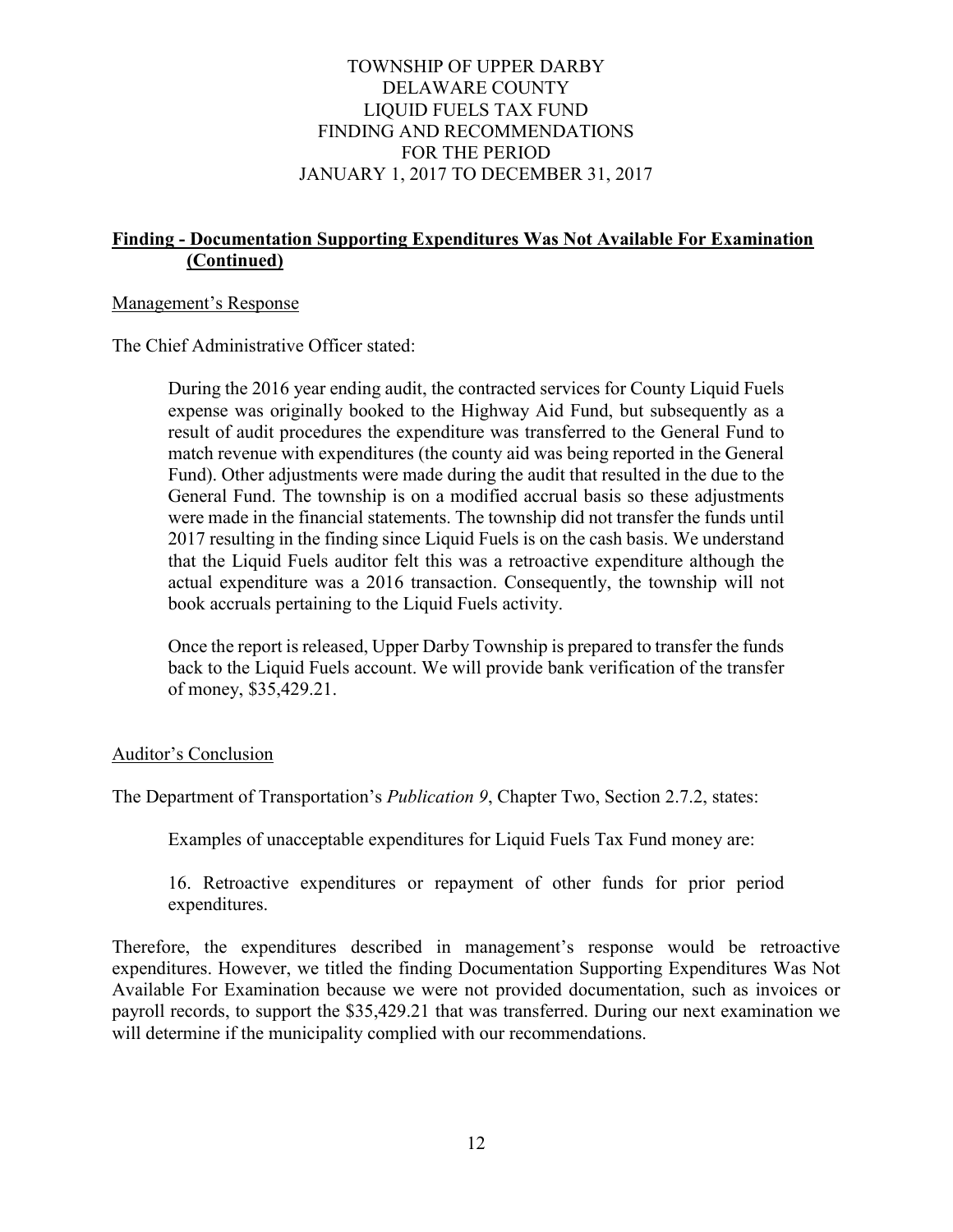## TOWNSHIP OF UPPER DARBY DELAWARE COUNTY LIQUID FUELS TAX FUND SUMMARY OF PRIOR EXAMINATION RECOMMENDATIONS FOR THE PERIOD JANUARY 1, 2017 TO DECEMBER 31, 2017

#### Summary Of Prior Examination Recommendations

In our prior report we recommended that the Department of Transportation review our examination finding to determine if the municipality should reimburse \$125,962.57 to its Liquid Fuels Tax Fund. This amount consists of \$89,168.00 for liquid fuels money improperly expended on projects, \$21,874.44 for noncompliance with advertising and bidding requirements and \$14,920.13 for documentation for price quotations was not available for examination.

During our current examination we reviewed a letter dated May 17, 2018, from the Department of Transportation informing the municipality to reimburse \$125,962.57 to its Liquid Fuels Tax Fund. We noted that the municipality reimbursed this amount to its Liquid Fuels Tax Fund on November 28, 2018, which was subsequent to our examination.

In our prior report we also recommended that the municipality:

- Ensure that its Forms MS-965 are complete and accurate.
- Not expend liquid fuels tax funds for construction projects without the prior approval of the Department of Transportation.
- Complies with *The First Class Township Code* by advertising for bids for all purchases over \$19,400.00. The threshold for advertising for bids increased to purchases \$19,700.00 for 2017, \$20,100.00 for 2018, and \$20,600.00 for 2019.
- Complies with *The First* Class *Township Code* by obtaining price quotations for all purchases between \$10,500.00 and \$19,400.00. The thresholds for obtaining price quotations increased to purchases between \$10,700.00 and 19,700.00 for 2017, \$10,900.00 and \$20,100.00 for 2018, and \$11,100.00 and \$20,600.00 for 2019.

During our current examination we noted that the municipality did comply with our recommendations.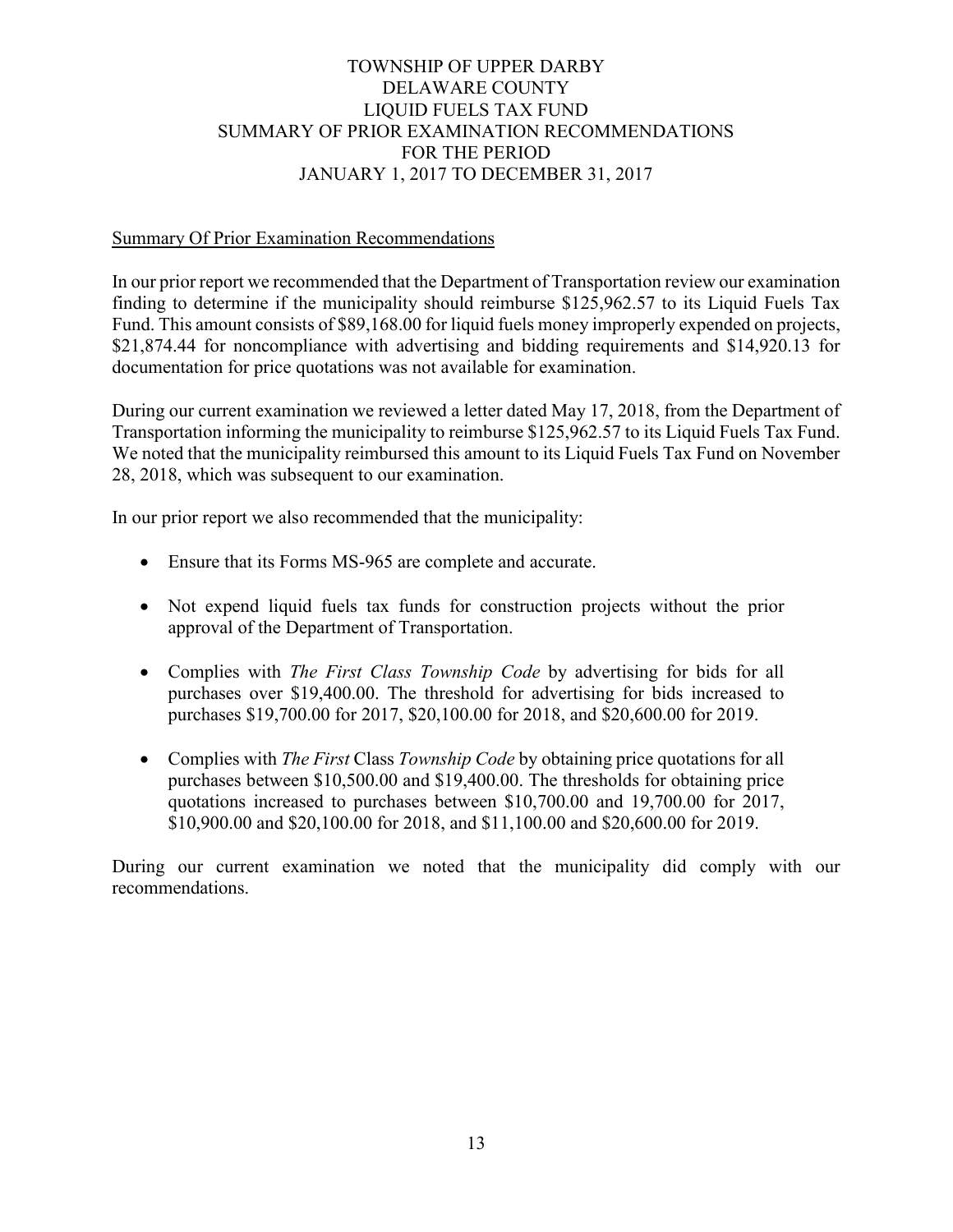## TOWNSHIP OF UPPER DARBY DELAWARE COUNTY LIQUID FUELS TAX FUND SUMMARY OF EXIT CONFERENCE FOR THE PERIOD JANUARY 1, 2017 TO DECEMBER 31, 2017

An exit conference was held December 26, 2018. Those participating were:

## TOWNSHIP OF UPPER DARBY

Mr. Thomas J. Judge, Jr., Chief Administrative Officer

## DEPARTMENT OF THE AUDITOR GENERAL

Ms. Anne Fota, Auditor

The results of the examination were presented and discussed in their entirety.